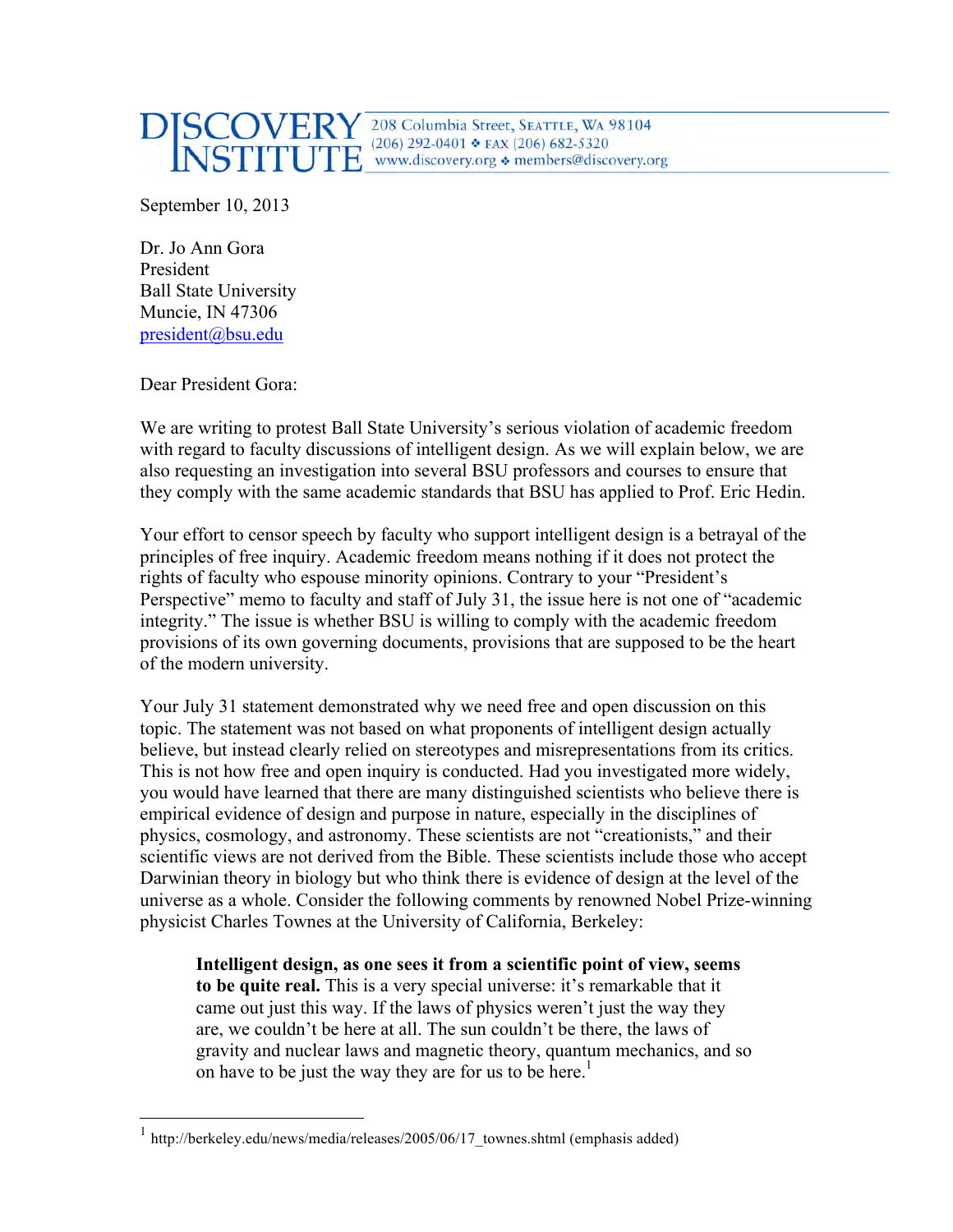Students at BSU will be ill-served, as will the cause of academic inquiry, by your outright ban on science faculty from discussing the views of outstanding scientists such as Townes and others.

It is especially disturbing that BSU seems to have been guided in its actions by the Freedom from Religion Foundation, a group so extreme that it is currently trying to remove the Star of David from a proposed Holocaust memorial in Ohio by making the incredible claim that the memorial "shouldn't single out just one group of people who was harmed during that tragedy," as if Jews were not a special target of Nazi genocide.<sup>2</sup> BSU's abject surrender to this group's bullying tactics stands in stark contrast to your actions nine years ago in defense of controversial peace studies Prof. George Wolfe. In the Wolfe case, BSU quickly rejected a complaint, filed by a conservative group and vigorously defended the rights of the professor under attack. Your vastly disparate treatment of Professors Wolfe and Hedin communicates a powerful message that at BSU academic freedom is only for those with whom you agree.

We believe that BSU's recent actions not only violate BSU's *Faculty and Professional Personnel Handbook*, but they raise potential constitutional violations of the rights of free speech, freedom of religion, due process, and equal protection.

Furthermore, we are concerned that the standards being cited publicly by BSU to justify its faculty speech code on intelligent design may be shams because they are not being applied equally to all faculty and courses. If BSU is serious about the standards that it claims to be upholding, these standards need to be applied across the board. **Accordingly, we demand that you investigate the professors, courses, and questions listed below, and we ask that you apply the same standards to the cases we raise that you have applied to BSU faculty sympathetic to intelligent design.**

## **Requests for Investigation**

 

### 1. *"Science" Courses with Non-Science Content*

BSU appears to claim that Honors 296, Inquiries in Physical Sciences, is simply a "science" course. That is why it is inappropriate in BSU's view for the course to discuss the debate over intelligent design, because (in your view) intelligent design is religion rather than science, which places it outside the scope of the course. **However, based on our review of course syllabi for multiple sections of Honors 296 and its parallel courses (Honors 297, Inquiries in Earth Sciences; and Honors 298, Inquiries in Life Sciences), it is clear that many sections of these courses contain** *significant* **amounts of non-scientific material, including religious material.** Here are some examples:

(a) Honors 296, "'Old' and 'New' Science," devotes an entire week to the topic of "Science and Religion" according to its syllabus. This week is followed by another week on "Science and the Individual" that also appears to focus on religious or spiritual topics.

<sup>2</sup> http://www.huffingtonpost.com/2013/07/18/ohio-statehouse-holocaust-memorial-star-ofdavid\_n\_3612373.html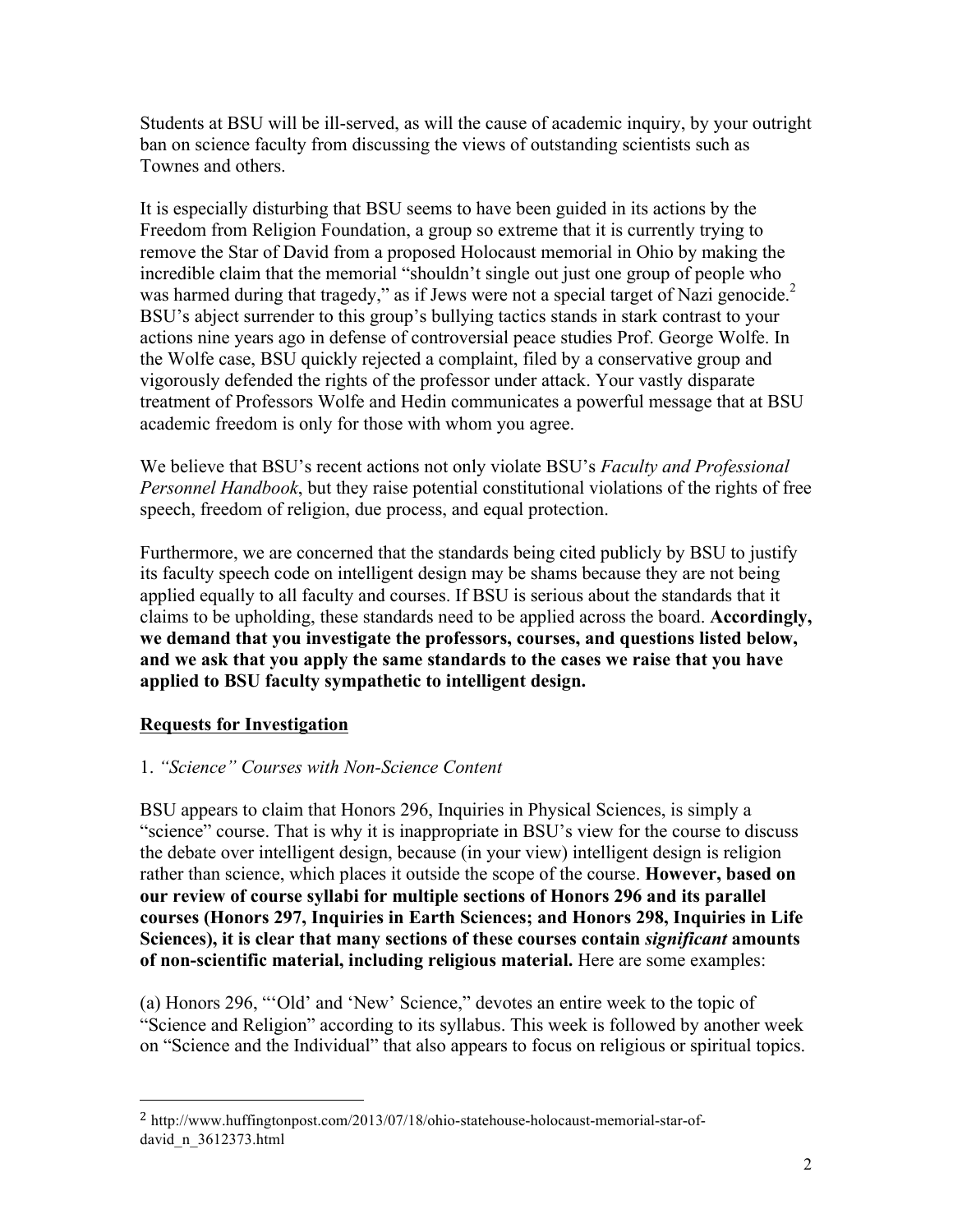(b) Honors 297, "The SustainABLES: Air, Biodiversity, Land, Energy, & the Seas (Water)," is just as much about public policy as it is about ecology. The syllabus explicitly states that the course will cover "social, economic, political, [and] cultural... issues facing modern society" in addition to ecological issues, and one of the course objectives is having students "Examine and discuss the political and legal issues behind sustainable or 'green' guidelines."

(c) Honors 298, "The Biology of Life," promises to address "the numerous ethical and societal issues surrounding such topics" as "aging, cancer, cloning, euthanasia, genetic engineering, gene therapy, the Human Genome Project and recombinant DNA biotechnology." The syllabus further states that students in the course will "Openly discuss the moral and ethical issues within modern biology." Indeed, the course requires students to write seven papers on ethical case studies assigned during the course.

Not only do Honors 296, 297, and 298 seminars typically have large amounts of nonscience content, a perusal of the official BSU description for these courses reveals that BSU actually *requires* the seminars to cover non-scientific content. According to BSU's official course descriptions for all three courses, the seminars must "emphasiz[e] the relationships of the sciences to human concerns and society." Moreover, they are supposed to examine "social and ethical consequences of scientific discoveries and their applications to critical issues confronting contemporary society.<sup> $3$ </sup> In short, these courses are required by BSU to be broadly interdisciplinary seminars on the relationship between the sciences and human concerns. Applying these requirements to Prof. Hedin's Honors 296 seminar, regardless of whether intelligent design is considered "religion," science, philosophy, or something in between, it clearly fits within BSU's official description for the course by raising questions about the relationship of science "to human concerns and society."

BSU cannot have it both ways. **If it maintains that intelligent design cannot be discussed by Prof. Hedin in Honors 296 because it is non-scientific and therefore outside the scope of a "science course," then non-science content in** *all* **of the other sections of Honors 296, 297, and 298 must be banned as well.** Moreover, the official BSU descriptions of these courses must be re-written to remove the requirement that nonscience content be covered. If you only require non-science content to be removed from Prof. Hedin's section of Honors 296, you will be applying an arbitrary—and potentially unconstitutional—double standard. **We therefore ask you to review carefully all sections of Honors 296, 297, and 298 in order to identify and remove non-science content in these courses. We request further that you to rewrite the official BSU descriptions for the courses to remove the current requirement that they cover nonscience topics.**

If you are unwilling to make these changes, then we ask you to make clear that your previous directive banning discussions of intelligent design in science courses does not apply to Honors 296, 297, and 298, because they are not straight science courses. They are in fact interdisciplinary courses that are supposed to cover the relationship of science to broader questions in culture.

 

<sup>3</sup> http://cms.bsu.edu/academics/undergraduatestudy/catalog/current-year/collegesdeptprog/honors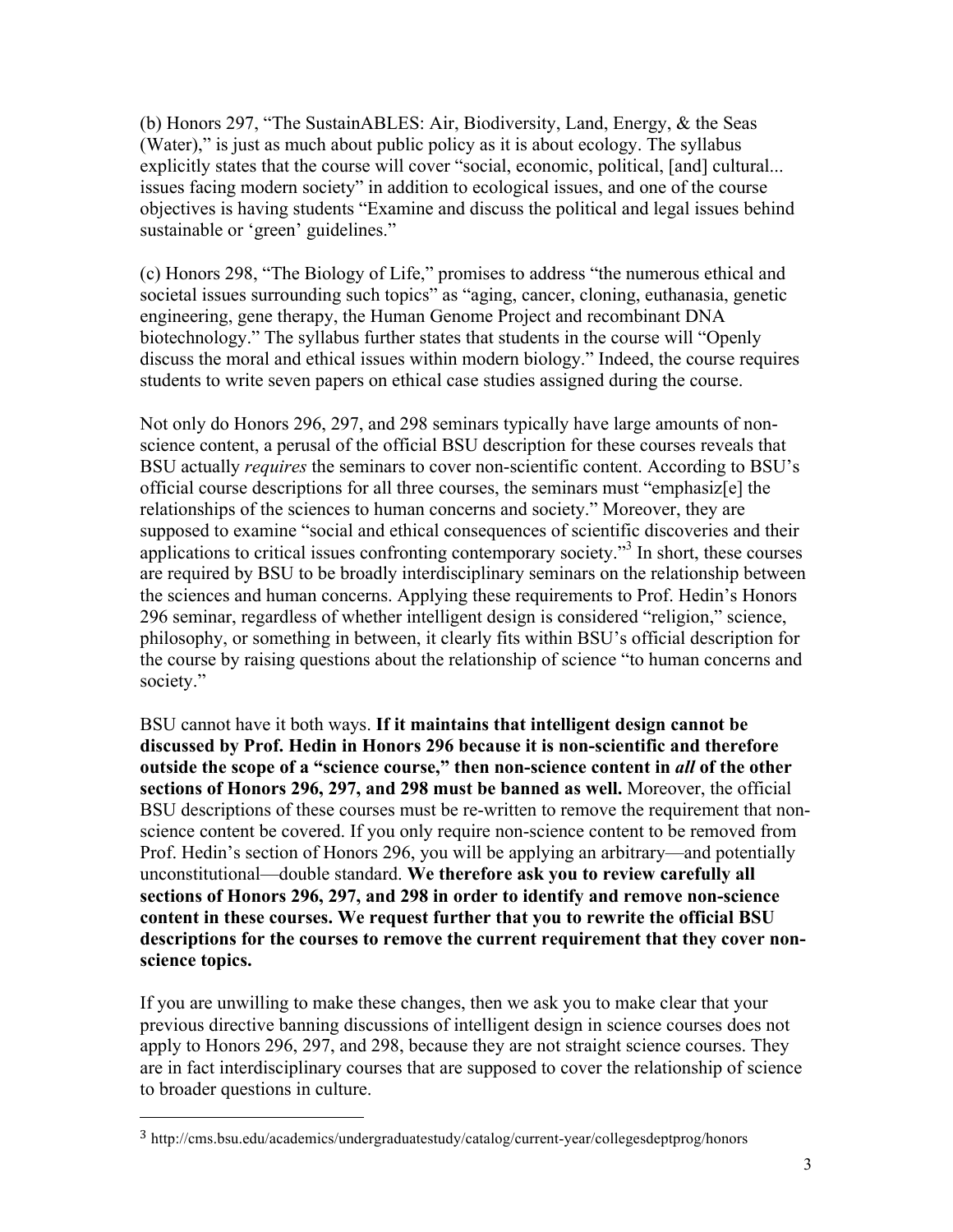### 2. *Qualifications of Professors to Teach Honors 296, 297, and 298*

According to BSU's student newspaper, *The Daily*, Provost Terry King stated that one purpose of the committee appointed to investigate Eric Hedin and his "Boundaries of Science" seminar was to "review... if the professor is qualified" to teach his Honors course.<sup>4</sup> In our review of other sections of Honors 296, 297, and 298, it has become clear that several of the faculty for these courses appear to be teaching content well outside their professional expertise. **Since you chose to investigate Eric Hedin's qualifications to teach his course, we ask that you launch equivalent investigations to review the qualifications of all other BSU faculty who teach sections of Honors 296, 297, and 298, including the following**:

(a) BSU English Prof. Brent Blackwell: Prof. Blackwell has repeatedly taught Honors 296, which according to BSU is supposed to be a science course. Yet Prof. Blackwell appears to have no academic or professional training in the sciences, not even an undergraduate degree. Both his Ph.D. and his B.A. are in English.

(b) BSU Biology Prof. Ann Blakey: Prof. Blakey teaches politics, law, economics, and other non-scientific content in her Honors 297 seminar. But according to her BSU website, she does not have academic qualifications or professional background in any of these areas. Nor are these areas listed as her areas of research.

(c) BSU Biology Prof. James Olesen: Prof. Olesen deals with the moral and ethical aspects of such issues as euthanasia in his Honors 298 seminar. Yet his BSU website shows no evidence of any academic training or publications in philosophy, ethics, religion, or related areas.

BSU must apply the same standard for qualifications to all faculty who teach Honors 296, 297, and 298; any standard applied to Prof. Hedin must be applied equally to all faculty who teach these courses. **We ask BSU to provide us with evidence that it has investigated the qualifications of all faculty who teach Honors 296, 297, and 298, and that BSU is applying the same standard of professional qualifications equally to all faculty for these courses.**

### 3. *Application of Same Speech Restrictions to Professors Critical of Intelligent Design*

In your July 31 statement, you asserted that "intelligent design is not appropriate content for science courses," effectively banning BSU science faculty from even discussing the topic in any science class. You further claimed that, "Discussions of intelligent design and creation science can have their place at Ball State in humanities or social science courses," but that "even in such contexts, faculty must avoid endorsing one point of view over others... As a public university, we have a constitutional obligation to maintain a clear separation between church and state. It is imperative that even when religious ideas are appropriately taught in humanities and social science courses, they must be discussed in comparison to each other, with no endorsement of one perspective over another."

 <sup>4</sup> http://www.bsudailynews.com/Content/Default/What-s-New/Article/Ball-State-administrator-discussesscience-and-religion-controversy/-3/9/39313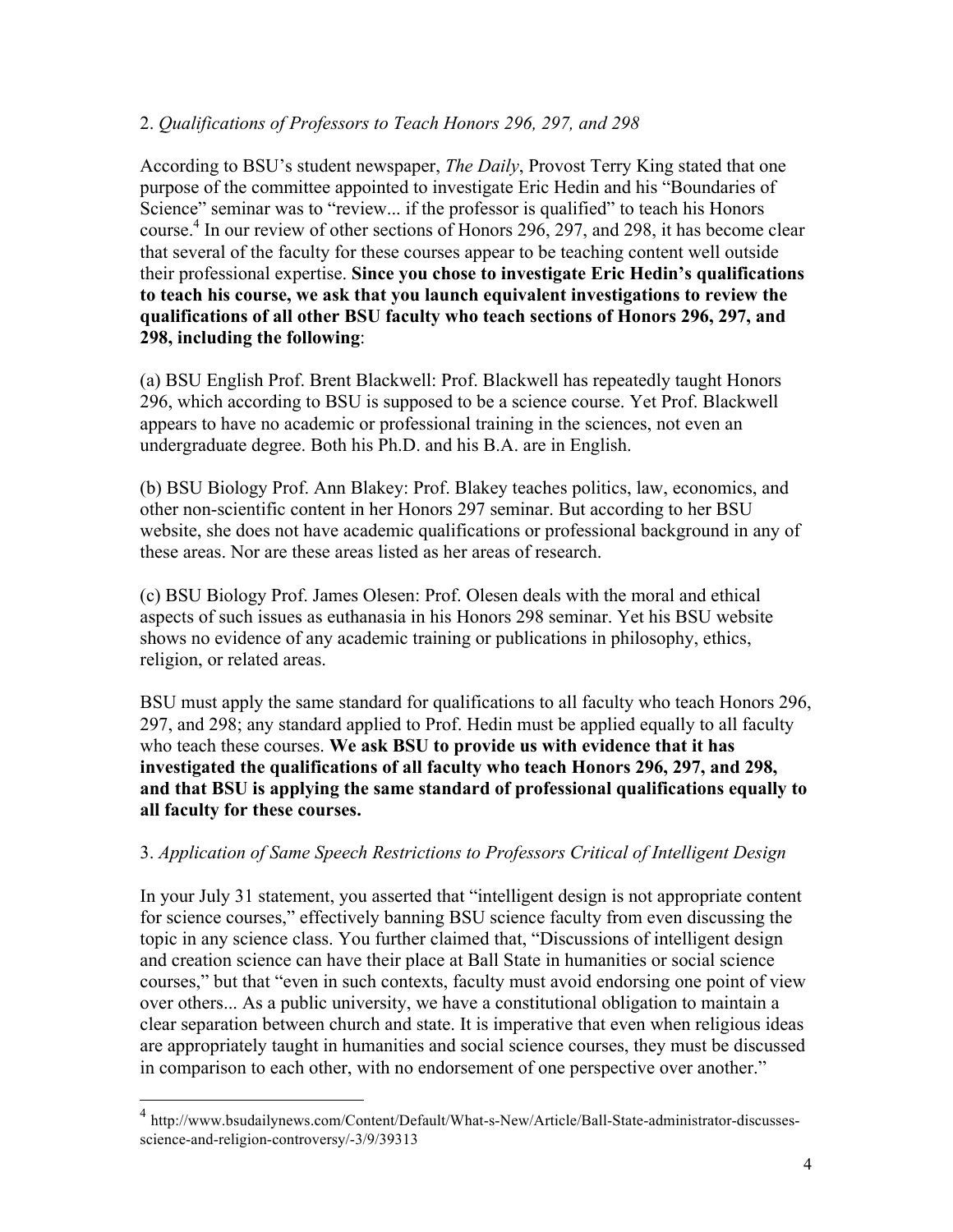Thus, in addition to banning science faculty from discussing intelligent design, you appear to have forbidden *all* BSU faculty from expressing their personal or professional beliefs in favor of intelligent design in *any* class at BSU.

We believe that your effort to ban certain kinds of faculty speech at BSU is neither required nor justified by state or federal constitutional law, potentially runs afoul of the same law, and further potentially violates BSU's own published standards on and commitment to academic freedom. Contrary to the legal opinion you offered in your July 31 statement, no persuasive or binding authority establishes that individual faculty members at a university violate the Establishment Clause whenever they personally endorse particular viewpoints related to religious questions. Contrary to the claim of support for academic freedom you made in your July 31 statement, your policy on that subject would, if applied, violate BSU's *Faculty and Professional Personnel Handbook* on the same subject, which states: "Academic freedom and freedom of expression include but are not limited to the expression of ideas, philosophies, or **religious beliefs**, however controversial, in classroom or other academic settings." 5

BSU's application of the statements you made in your "President's Perspective" will help determine whether BSU violates the Federal and Indiana constitutions, respectively. Regarding intended application, we ask you to respond to the following questions:

(a) You have decided that "intelligent design is not appropriate content for science courses." To be lawful, your ban on the discussion of intelligent design in science classes must apply equally to science faculty who oppose intelligent design as well as to science faculty who support intelligent design. Thus, under your new policy, BSU science faculty hostile to intelligent design can no longer be allowed to voice their criticisms of intelligent design in their science classes. In addition, because a number of science textbooks now discuss intelligent design in order to criticize it, BSU's new policy requires BSU to ensure that science faculty do not use these textbooks in their classes. **Accordingly, we ask you to issue an immediate public directive to all BSU science faculty making clear that your ban on intelligent design in science classes applies equally to science professors who are critical of intelligent design as well as to those who support it.** To reiterate, we think that science professors at BSU should have the right to express their personal and professional opinions in class about intelligent design, whether pro or con. But once BSU has determined that intelligent design is an impermissible topic in science classes, it cannot apply this policy selectively only to science faculty who support intelligent design; BSU must apply this policy equally to all science faculty and their classes.

(b) In addition to your ban on intelligent design in science classes, you have claimed that no BSU faculty member in any field is allowed to endorse intelligent design in class because in your view it is a religious idea. We believe your claim is false as a matter of both fact and law. First, the hypothesis that nature supplies empirical evidence of intelligent design is not intrinsically religious and can be formulated using the same

 

<sup>5</sup> *Faculty and Professional Personnel Handbook*, Ball State University, p. 68 (emphasis added).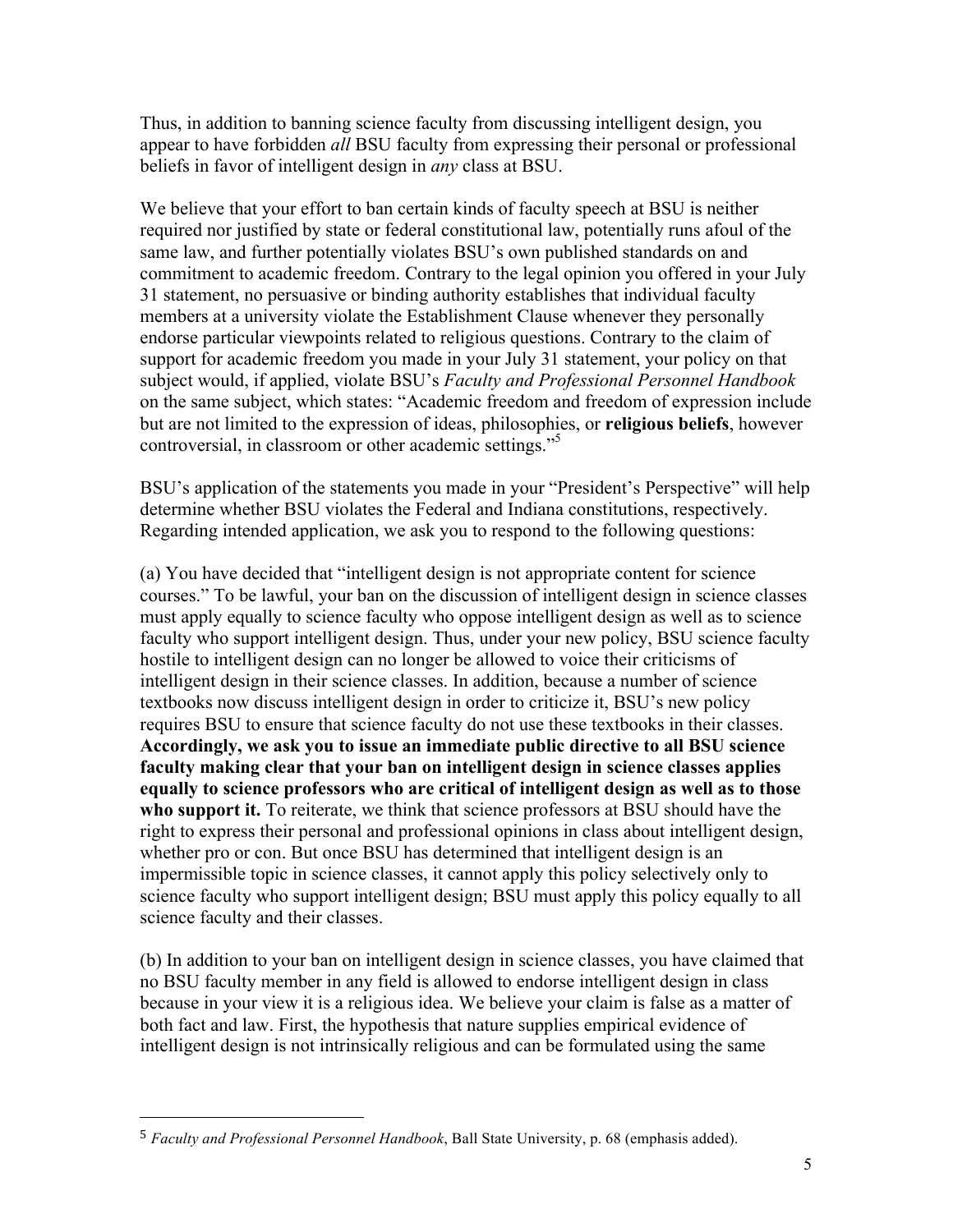scientific methodology pioneered by Charles Darwin.<sup>6</sup> Second, even if intelligent design *were* religious in nature, your assertion about what the law allows individual faculty to say is erroneous. As noted previously, statements of personal belief by individual professors are not banned by the First Amendment; rather, they are protected by it. **Nevertheless, if this is your new policy, you must apply it fairly and equally, as the law requires.** If all BSU faculty are now forbidden from endorsing intelligent design in any class they teach because you think their individual comments represent an official endorsement of religion by BSU, then those same faculty must also be forbidden from endorsing *criticisms* of intelligent design, because in BSU's view those criticisms would be tantamount to an official attack on religion by BSU, a state actor for constitutional and other legal purposes. **Accordingly, we ask you to issue an immediate public directive to all BSU faculty making clear that your new speech code will be applied consistently and that no faculty member henceforward will be allowed to endorse any view, pro or con, relating to intelligent design in any of their classes.**

(c) Since your ban on faculty speech related to intelligent design is based on your claim that individual faculty are not allowed to endorse or take positions in debates over religious ideas, you need to make sure that you apply your new restrictions to all faculty statements regarding all religious topics. Again, we believe that it is legally incorrect to claim that individual faculty cannot express their views on religious ideas, especially if the study of those ideas are within the areas of their teaching and research. However, if BSU wants to ensure legal compliance, it cannot pick and choose which religious ideas upon which BSU Professors are allowed to express their views. **Therefore, we ask that you issue an immediate directive to all BSU faculty instructing them that they must take care never to express their own opinion in class on a topic relating to a religious idea. Since you have already singled out one idea that you think is religious (intelligent design), we further demand that the new directive provide a list of all of the topics regarded as religious by the administration and upon which BSU faculty can no longer offer their personal views.**

(d) Given BSU's new policy forbidding its faculty from favoring or endorsing one side of a religious debate over another, **we hereby demand an investigation of BSU English Prof. Paul Ranieri and his Honors 390 seminar, "Dangerous Ideas," which appears to violate the new policy**. According to the Spring 2013 syllabus for this course, the sole textbook used is the print and digital version of *What Is Your Dangerous Idea?: Today's Leading Thinkers on the Unthinkable*, a volume edited John Brockman, who has been honored as one of "The 25 Most Influential Living Atheists."<sup>7</sup> This completely one-sided book appears to be one long argument for atheism. Indeed, its contributors declare that "Science Must Destroy Religion," that "There is no God; no Intelligent Designer; no higher purpose to our lives," and even that science should assume the role currently played by religion and that scientists should function as our "high priests." The following excerpts provide examples of the virulently anti-religious point of view promoted by the book:

 <sup>6</sup> See discussion of the scientific basis of intelligent design in Stephen Meyer, *Signature in the Cell: DNA and the Evidence for Intelligent Design* (HarperOne, 2009) and *Darwin's Doubt: The Explosive Origin of Animal Life and the Case for Intelligent Design* (HarperOne, 2013).

<sup>7</sup> http://www.superscholar.org/features/influential-atheists/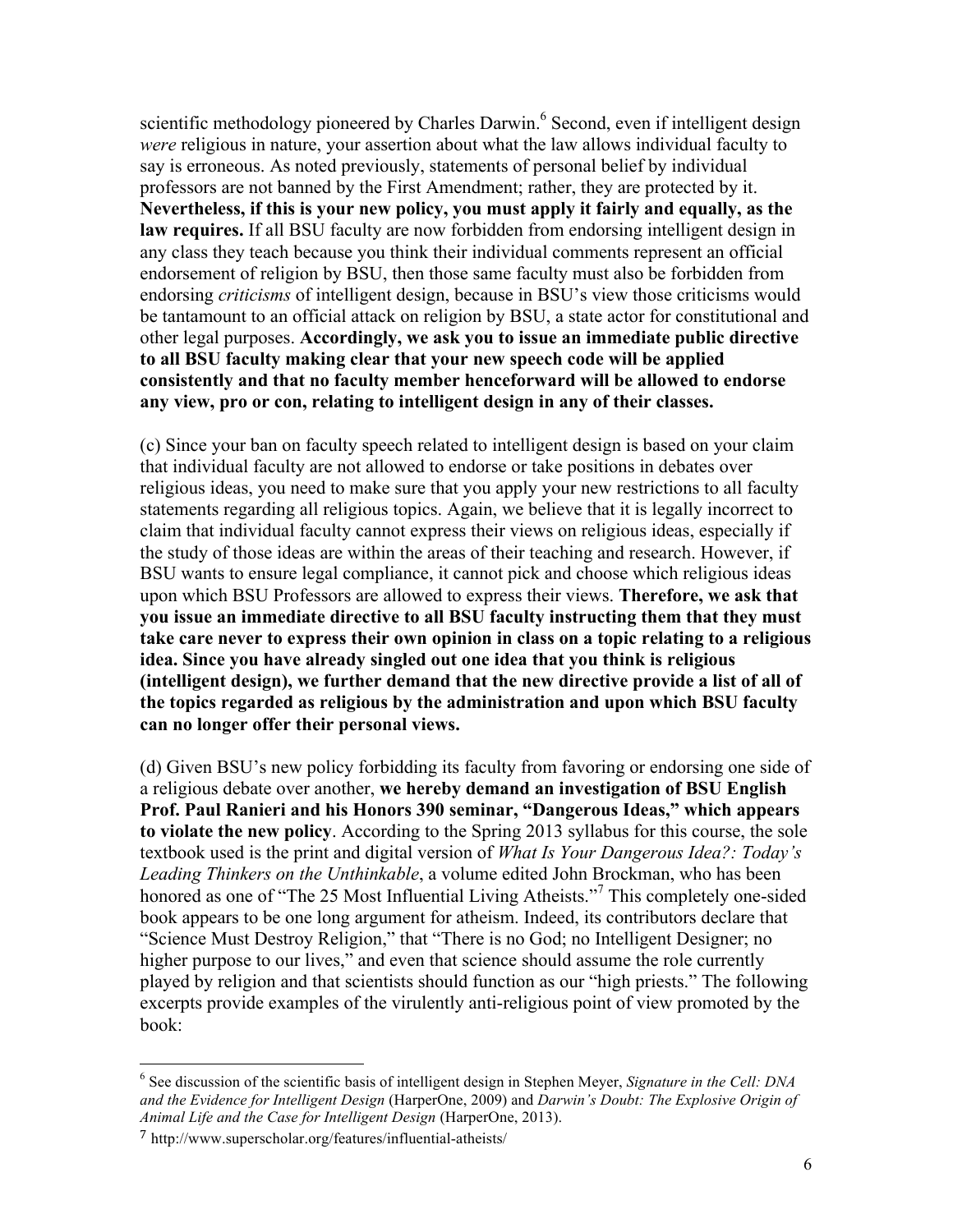"Science Must Destroy Religion... Religious faith—faith that there is a God who cares what name he is called, that one of our books is infallible, that Jesus is coming back to earth to judge the living and the dead, that Muslim martyrs go straight to Paradise, and so on—is on the wrong side of an escalating war of ideas."<sup>8</sup>

"This Is All There Is... The empirically testable idea that the here and now is all there is and that life begins at birth and ends at death is so dangerous that it has cost the lives of millions and threatens the future of civilization. The danger comes not from the idea itself, but from its opponents, those religious leaders and followers who ruthlessly advocate and defend their empirically improbable afterlife and man-in-the-sky cosmological perspectives."<sup>9</sup>

"Human beings are accidental and incidental products of the material development of the universe, almost wholly irrelevant an readily ignored in any general description of its functioning. Beyond Earth, there is no intelligence however alien or like our own—that is watching out for us or cares. We are alone $"$ <sup>10</sup>

"We Are Entirely Alone... Living creatures capable of reflecting on their own existence are a freak accident, existing for one brief moment in the history of the universe. There may be life elsewhere in the universe, but it does not have self-reflective consciousness. There is no God; no Intelligent Designer; no higher purpose to our lives."<sup>11</sup>

"Just as my patients adapt to difficult realities by creating metaphorical substitutes, it appears to me that beliefs in angels, deities and eternal souls can be understood in part as wish-fulfilling metaphors for an unpleasant reality that most of us cannot fully comprehend and accept."<sup>12</sup>

"The confrontation between science and formal religion will come to an end when the role played by science in the lives of all people is the same played by religion today... Imagine a Church of Latter-day Scientists, where believers could gather. Imagine congregations raising their voices in tribute to gravity, the force that binds us all to the earth and the earth to the sun and the sun to the Milky Way... One day the sites we hold most sacred just might be the astronomical observatories, the particle accelerators, the university research installations, and other laboratories where the high priests of science... engage in the noble pursuit of

 <sup>8</sup> Sam Harris, "Science Must Destroy Religion," in John Brockman, editor, *What Is Your Dangerous Idea? Today's Leading Thinkers on the Unthinkable* (New York: Harper Perennial, 2007), pp. 148-151.<br><sup>9</sup> Robert R. Provine, "This Is All There Is," in ibid., p. 159.

<sup>&</sup>lt;sup>10</sup> Scott Atran, "Religion Is the Hope That Is Missing in Science," in ibid., p. 171.<br><sup>11</sup> Keith Devlin, "We Are Entirely Alone," in ibid., p. 33.

<sup>12</sup> Todd E Feinberg, "Myths and Fairy Tales Are Not True," in ibid., p. 174.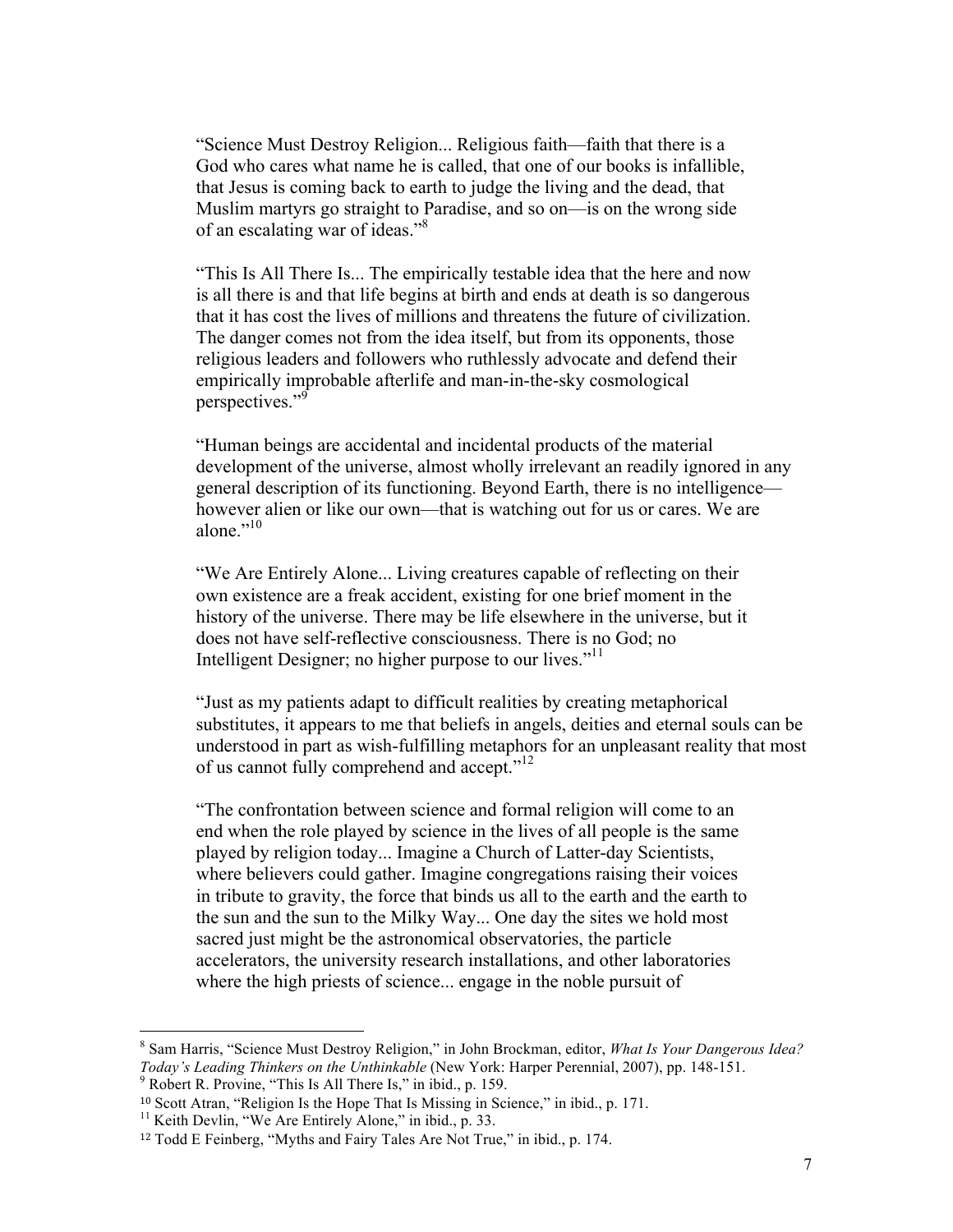uncovering the workings of nature. And today's museums, exposition halls, and planetaria may become tomorrow's houses of worship...."<sup>13</sup>

We ask that BSU launch an investigation of Prof. Ranieri and his course that is at least as rigorous as the one to which Prof. Eric Hedin was subjected. To treat Prof. Ranieri and Prof. Hedin, two similarly situated individuals, in a similar manner, as required by law, BSU should appoint an investigatory committee that includes investigators who have evinced prior hostility to the views espoused in Prof. Ranieri's course, in a manner similar to that performed by BSU in the case of Prof. Hedin. To mitigate risk of unconstitutional state endorsement of religion, or of hostility to religion, the committee should search for and quarantine for elimination materials in Ranieri's course that indicate imbalance on religion; the absence of equal coverage of views on the question of theism, for example, would constitute imbalance. The committee should also investigate Prof. Ranieri's professional qualifications to teach his course since Prof. Ranieri's seminar material covers science, ethics, religion, and technology even though Prof. Ranieri apparently lacks professional expertise in these areas. The committee should start with Prof. Ranieri but it cannot end with him; the standards of review on course content and professor qualification to which Hedin was subjected, and the policy BSU promulgated in your July 31 statement, must be applied in equal fashion to all of BSU teaching faculty.

Although we believe that Prof. Ranieri's apparent teaching of a one-sided course on religion should be allowed as part of academic freedom, BSU must now do unto its other professors as it has done unto Dr. Hedin, for the sake of self-consistency and legal compliance. **Otherwise, BSU will violate the Establishment Clause by permitting religious hostility in some cases and** *selective, arbitrary* **religious endorsement in others, while forbidding similarly situated and performing professors, those like Dr. Hedin, from doing likewise, which would also amount to a violation of the law of equal protection, as explained above.**

(e) Given that your new ban on faculty speech is inconsistent with the guarantees of academic freedom in BSU's *Faculty and Professional Personnel Handbook*, we ask that you repeal and/or revise those guarantees so that current and future BSU faculty, students, and the public are not misled into thinking that BSU provides more academic freedom than it actually does. In other words, to be consistent you must make it clear that at BSU, it is *not* the case that "Academic freedom and freedom of expression include … the expression of ideas, philosophies, or **religious beliefs**, however controversial, in classroom or other academic settings."

Of course, after considering the points above, you may decide that you are not willing to fairly and consistently apply your new ban on faculty speech. **In that case, we ask that you repeal forthwith your earlier and very public blanket ban on BSU faculty expressing support for intelligent design, and that you make clear to faculty and the public that this ban has been repealed. We also ask that repeal be issued in no less public a manner than the ban.**

<sup>&</sup>lt;sup>13</sup> Carolyn Porco, "The Greatest Story Ever Told," in ibid., p. 153, 155.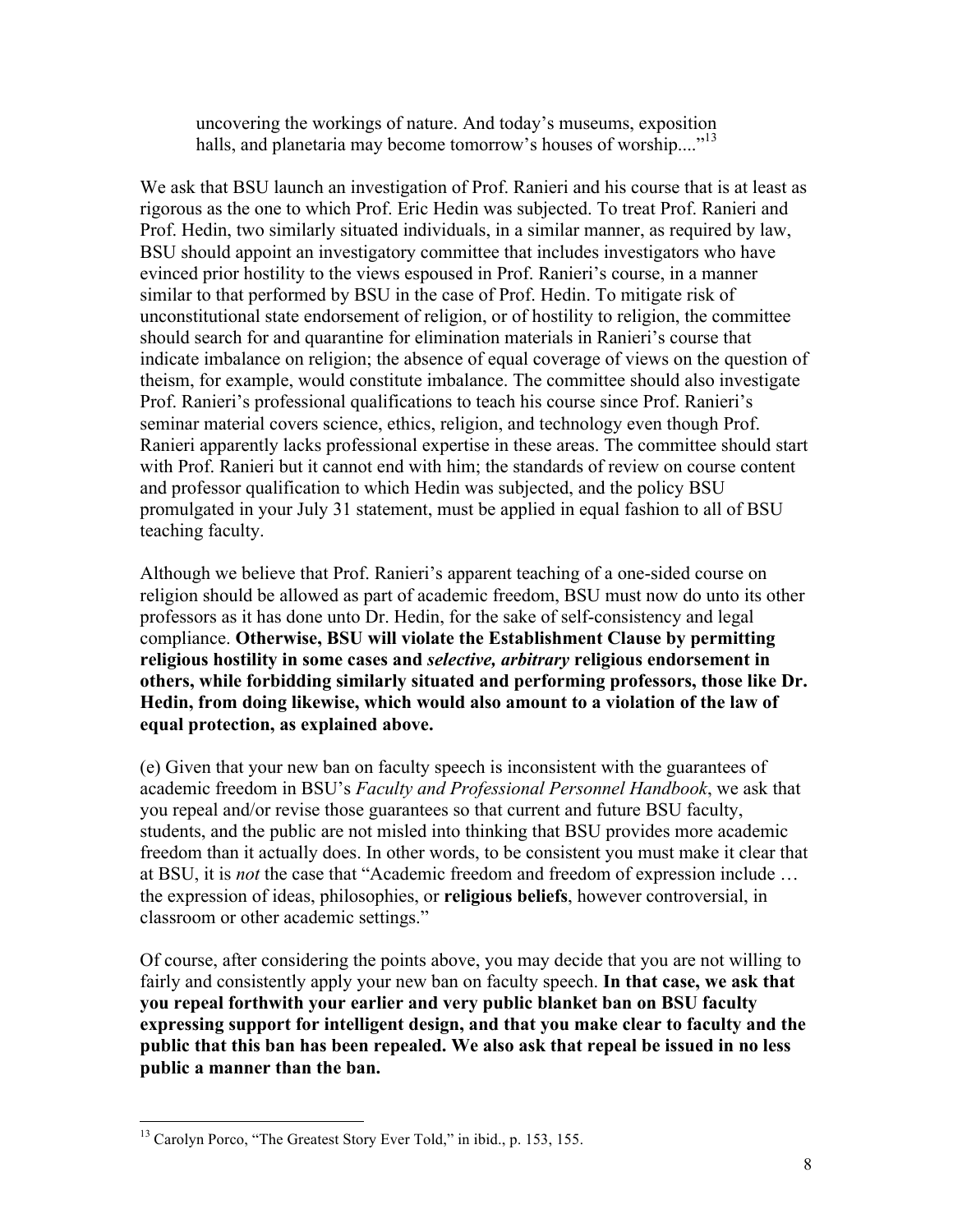#### 4. *Earlier Questions about Procedure and Due Process in the Hedin Case*

On July 1, Discovery Institute sent you a letter asking for answers to nine questions about the procedures followed in its investigation of Prof. Hedin. Since the time of that letter, the former chair of the University Senate at BSU, Eric Kelly, has expressed concerns in the *Star Press* about the ways in which BSU apparently violated its own policies in handling the complaint against Prof. Hedin.<sup>14</sup> Thus far you have not responded to our previous letter, or to any of the questions raised in it. **We ask you again to answer those questions, which we re-attach to this letter.** If BSU has nothing to hide, it should not be afraid to provide information about the procedures and policies it followed when investigating Hedin.

**We ask for a response to each of the items listed above by no later than the end of business on Monday, September 30, 2013.** If you do not respond by that time, we will assume that you do not intend to answer our questions, or otherwise cooperate with our reasonable requests, and that we must therefore seek remedy elsewhere.

Sincerely,

John Jwert

John G. West, Ph.D. Vice President Discovery Institute

Joshua Yough

Joshua Youngkin, J.D. Program Officer, Public Policy and Law Discovery Institute

Windley & file

Donald McLaughlin, M.A. Ball State University Alumnus and Resident of Indiana Regional Representative Discovery Institute

 <sup>14</sup> http://www.thestarpress.com/article/20130802/OPINION/308020016/Ball-State-Eric-Hedin-intelligentdesign-academia-religion